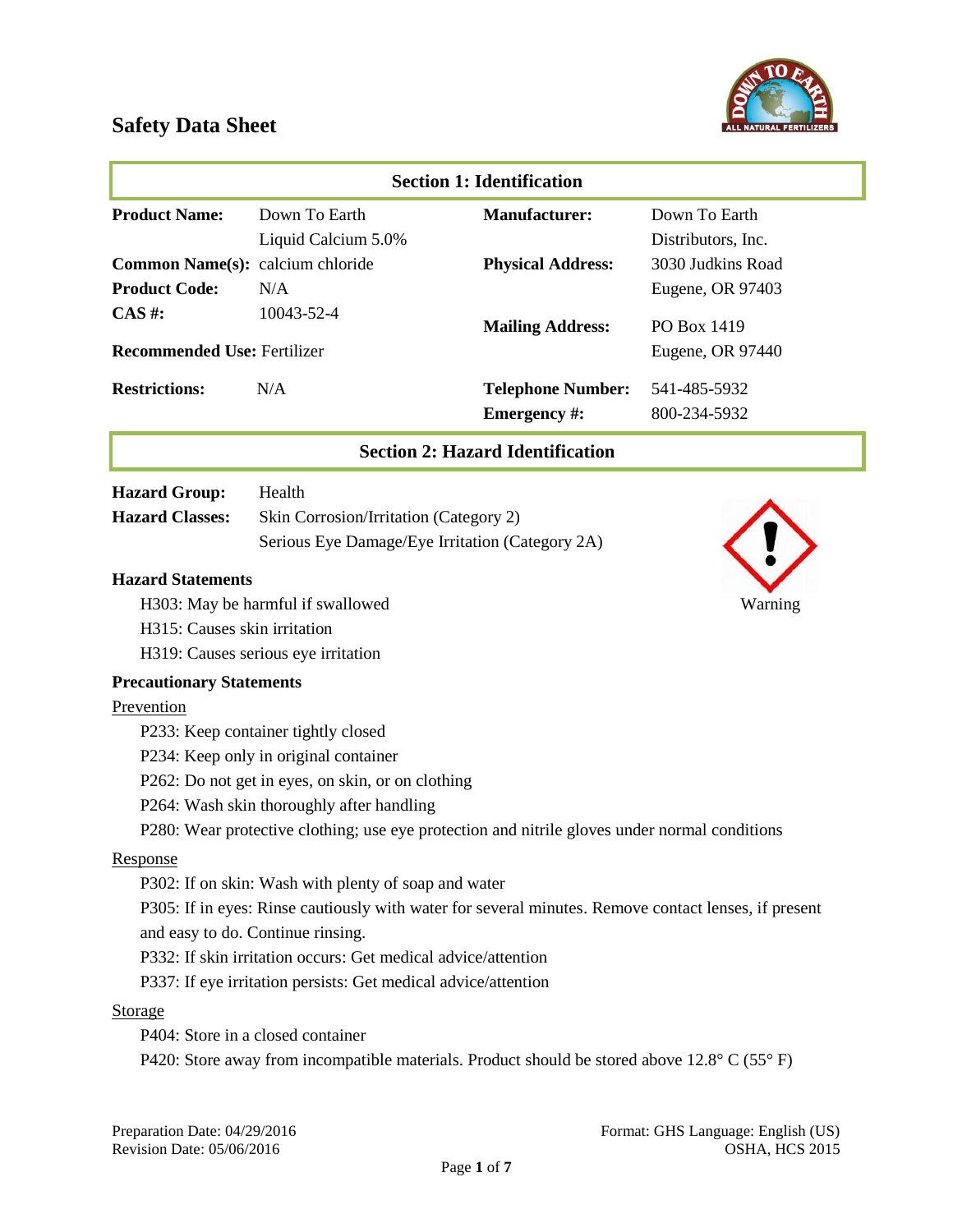

**Disposal** 

P501: Dispose of contents in accordance with local, state, and federal regulations.

| <b>Section 3: Composition/Information on Ingredients</b> |                                 |                   |               |  |  |
|----------------------------------------------------------|---------------------------------|-------------------|---------------|--|--|
| <b>Mixtures</b>                                          |                                 |                   |               |  |  |
| <b>Chemical Name</b>                                     | <b>Common name and synonyms</b> | <b>CAS Number</b> | $\frac{0}{0}$ |  |  |
| Calcium Chloride                                         |                                 | 10043-52-4        | $10 - 20$     |  |  |
| Trade Secret*                                            |                                 | Proprietary*      | $10 - 20$     |  |  |
| Other components below reportable levels                 | $60 - 70$                       |                   |               |  |  |

\* Indicates that a specific chemical identity and/or percentage of composition has been withheld as a trade secret.

|                    | <b>Section 4: First-Aid Measures</b>                                                                                                                                                                                                                                                                      |
|--------------------|-----------------------------------------------------------------------------------------------------------------------------------------------------------------------------------------------------------------------------------------------------------------------------------------------------------|
| <b>Inhalation:</b> | Remove person to fresh air and keep comfortable for breathing. If respiratory distress<br>continues, seek medical attention.                                                                                                                                                                              |
|                    | <b>Skin Irritation:</b> Remove contaminated clothing. Wash with plenty of soap and water. If skin irritation<br>persists, seek medical attention. Wash contaminated clothing before reuse. Important<br>symptoms may include redness, rash and pain.                                                      |
| Eye:               | Immediately flush eyes with plenty of water for at least 15 minutes. Remove contact<br>lenses, if present and easy to do. Continue rinsing. If pain and/or eye irritation persists,<br>seek medical attention. Important symptoms may include stinging, tearing, redness,<br>swelling and blurred vision. |
| <b>Ingestion:</b>  | Rinse mouth. If gastrointestinal distress occurs, seek medical attention.                                                                                                                                                                                                                                 |
|                    | <b>Section 5: Fire-Fighting Measures</b>                                                                                                                                                                                                                                                                  |

| <b>Suitable Extinguishing Media:</b>     | Water Fog, Foam, Carbon Dioxide, Dry Chemical Powder                |  |  |  |
|------------------------------------------|---------------------------------------------------------------------|--|--|--|
| <b>Unsuitable Extinguishing Media:</b>   | Do not use water jet as an extinguisher as this may spread the fire |  |  |  |
| <b>Flash Point:</b>                      | N/A                                                                 |  |  |  |
| <b>Specific Fire-Related Hazards:</b>    | During fire, gases hazardous to health may be formed                |  |  |  |
| <b>Special Protective Equipment:</b>     | Self-contained breathing apparatus and full protective clothing     |  |  |  |
|                                          | must be worn in case of fire.                                       |  |  |  |
| <b>Special Fire-Fighting Procedures:</b> | None                                                                |  |  |  |
| <b>Unusual Fire/Explosion Hazards:</b>   | None                                                                |  |  |  |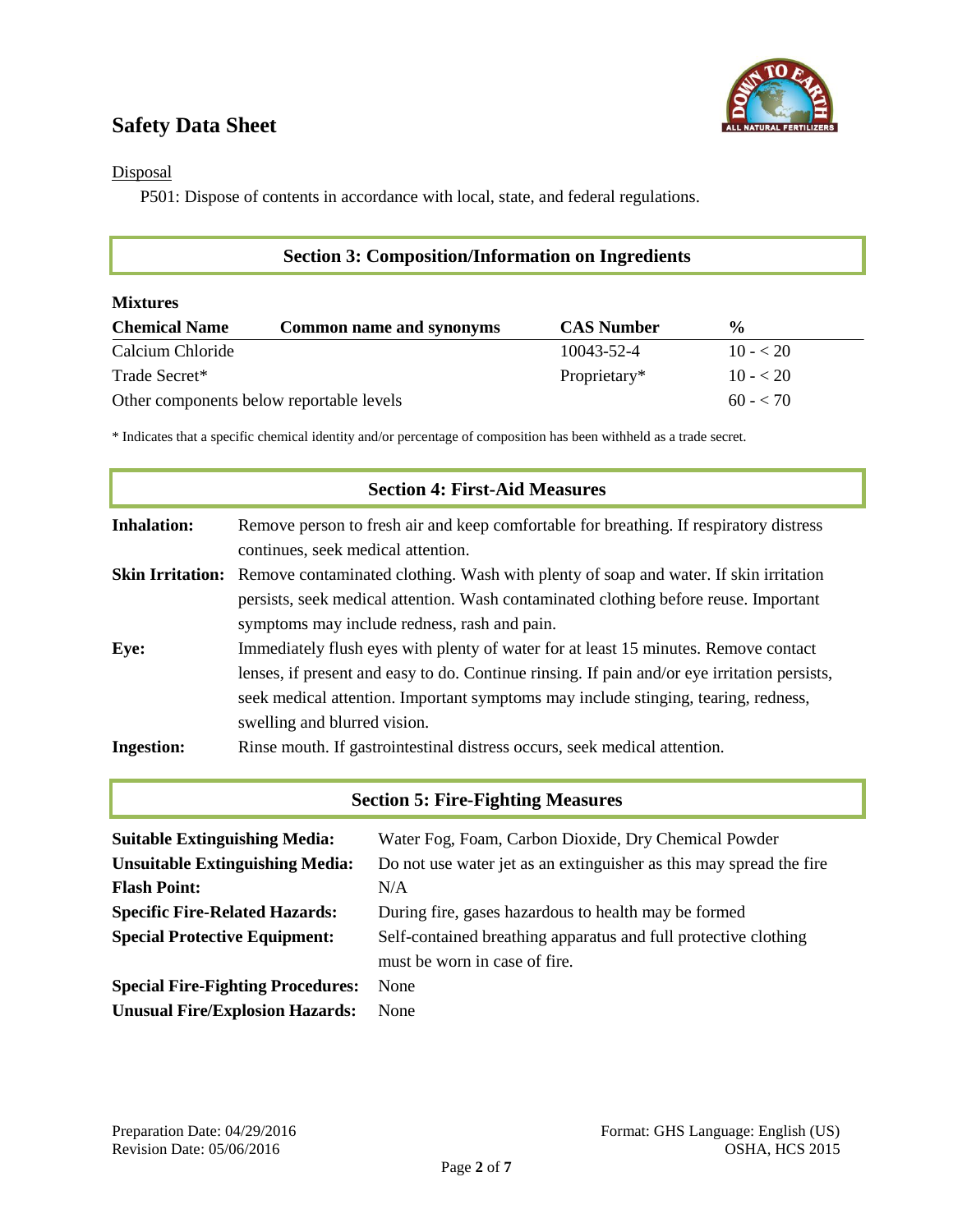

|                                        | <b>Section 6: Accidental Release Measures</b>                                                                                                                                                                                                   |  |  |  |
|----------------------------------------|-------------------------------------------------------------------------------------------------------------------------------------------------------------------------------------------------------------------------------------------------|--|--|--|
| <b>Personal Precautions:</b>           | Wear appropriate protective clothing, eye protection and nitrile gloves<br>during handling and clean-up. Do not touch damaged containers or<br>spilled material unless wearing appropriate protective clothing. Ensure<br>adequate ventilation. |  |  |  |
| <b>Environmental Precautions:</b>      | Prevent further leakage or spillage if safe to do so.                                                                                                                                                                                           |  |  |  |
| <b>Methods for Handling Spills:</b>    | In case of large spills: Stop the flow of material if this is without risk.                                                                                                                                                                     |  |  |  |
|                                        | Absorb in vermiculite, dry sand or earth and place into disposal                                                                                                                                                                                |  |  |  |
|                                        | containers. Following product recovery, flush area with clean water.                                                                                                                                                                            |  |  |  |
|                                        | In case of small spills: Wipe up with absorbent material. Clean surface                                                                                                                                                                         |  |  |  |
|                                        | thoroughly to remove residual contamination.                                                                                                                                                                                                    |  |  |  |
|                                        | Never return spills to original containers for re-use. For waste disposal,                                                                                                                                                                      |  |  |  |
|                                        | see Section 13 of the SDS.                                                                                                                                                                                                                      |  |  |  |
| <b>Section 7: Handling and Storage</b> |                                                                                                                                                                                                                                                 |  |  |  |
| <b>Safe Handling:</b>                  | Avoid contact with eyes, skin and clothing. Provide adequate ventilation. Wear                                                                                                                                                                  |  |  |  |
|                                        | appropriate personal protective equipment. Observe good industrial hygiene practices.                                                                                                                                                           |  |  |  |
| <b>Safe Storage:</b>                   | Store in original tightly closed container. Store away from incompatible materials (see                                                                                                                                                         |  |  |  |
|                                        | Section 10 of the SDS).                                                                                                                                                                                                                         |  |  |  |

#### **Section 8: Exposure Control/Personal Protection**

**Exposure Limit:** There are no exposure limits defined for this product.

| <b>Recommended PPE and Handling Practices</b> |  |  |  |  |
|-----------------------------------------------|--|--|--|--|
| Particle mask                                 |  |  |  |  |
| Skin Protection: Nitrile gloves               |  |  |  |  |
| Safety glasses or goggles                     |  |  |  |  |
| Wash hands thoroughly with soap and water     |  |  |  |  |
| Ensure workspace is well-ventilated           |  |  |  |  |
|                                               |  |  |  |  |



### **Section 9: Physical and Chemical Properties**

| Appearance:                     | Light yellow liquid  | <b>Vapor Density:</b>    | N/A  |
|---------------------------------|----------------------|--------------------------|------|
| <b>Flammability Limits:</b> N/A |                      | pH:                      | 0.7  |
| Odor:                           | Slight odor          | <b>Specific Gravity:</b> | 1.27 |
| <b>Odor Threshold:</b>          | N/A                  | <b>Melting Point:</b>    | N/A  |
| <b>Vapor Pressure:</b>          | 0.0001 hPa estimated | <b>Freezing Point:</b>   | N/A  |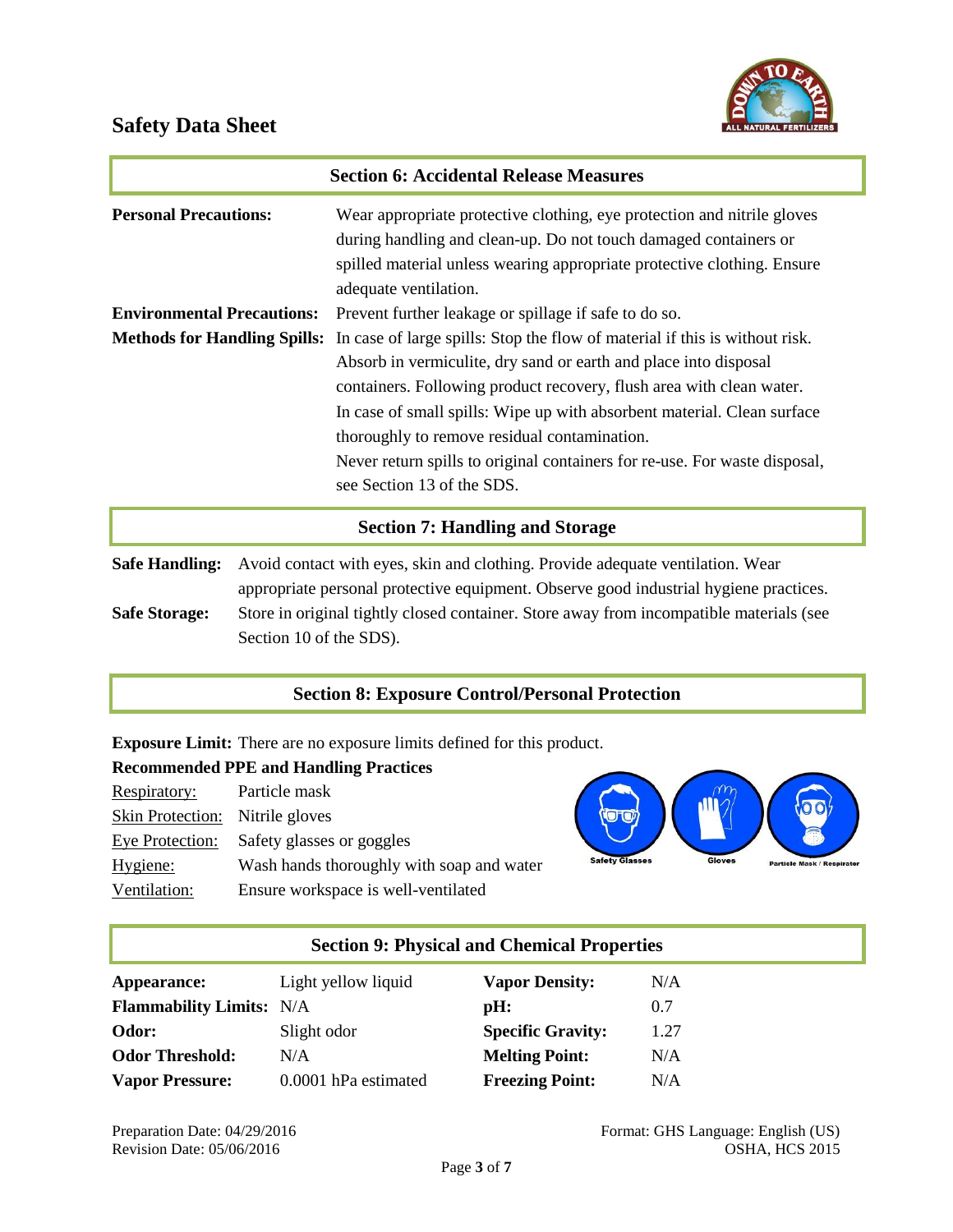

| <b>Solubility in Water:</b><br><b>Initial Boiling Point:</b><br><b>Boiling Range:</b><br><b>Flash Point:</b> | N/A<br>1670° C estimated<br>N/A<br>N/A                                     | <b>Evaporation Rate:</b><br><b>Flammability:</b><br>Viscosity:<br><b>Percent Volatile:</b>                                                                                                                                                                                           | N/A<br>N/A<br>N/A<br>39.81% estimated                                    |  |
|--------------------------------------------------------------------------------------------------------------|----------------------------------------------------------------------------|--------------------------------------------------------------------------------------------------------------------------------------------------------------------------------------------------------------------------------------------------------------------------------------|--------------------------------------------------------------------------|--|
|                                                                                                              |                                                                            | <b>Section 10: Stability and Reactivity</b>                                                                                                                                                                                                                                          |                                                                          |  |
| <b>Reactivity:</b>                                                                                           | with reducing agents.                                                      |                                                                                                                                                                                                                                                                                      | Reacts violently with strong alkaline substances. This product may react |  |
| <b>Chemical Stability:</b>                                                                                   |                                                                            | Product is stable under normal temperatures and conditions                                                                                                                                                                                                                           |                                                                          |  |
| <b>Conditions to Avoid:</b>                                                                                  | Do not mix with other chemicals                                            |                                                                                                                                                                                                                                                                                      |                                                                          |  |
| <b>Required Stabilizers:</b>                                                                                 | None                                                                       |                                                                                                                                                                                                                                                                                      |                                                                          |  |
| Incompatibility:                                                                                             | Bases. Reducing agents                                                     |                                                                                                                                                                                                                                                                                      |                                                                          |  |
| <b>Hazardous Decomposition:</b>                                                                              | None currently known                                                       |                                                                                                                                                                                                                                                                                      |                                                                          |  |
| <b>Hazardous Polymerization:</b>                                                                             | Will not occur                                                             |                                                                                                                                                                                                                                                                                      |                                                                          |  |
| <b>Hazardous Reactions:</b>                                                                                  | None currently known                                                       |                                                                                                                                                                                                                                                                                      |                                                                          |  |
|                                                                                                              |                                                                            | <b>Section 11: Toxicological Information</b>                                                                                                                                                                                                                                         |                                                                          |  |
| <b>Symptoms of Exposure:</b>                                                                                 |                                                                            | Primary Routes of Exposure: Skin contact and eye contact<br>Causes skin irritation. Slight dermatitis may occur. Pain, rash and<br>swelling may occur in skin. Causes serious eye irritation. Symptoms may<br>include stinging, pain, tearing, redness, swelling and blurred vision. |                                                                          |  |
| <b>Information on Toxicological Effects</b>                                                                  |                                                                            |                                                                                                                                                                                                                                                                                      |                                                                          |  |
| <b>Acute Toxicity</b>                                                                                        |                                                                            |                                                                                                                                                                                                                                                                                      |                                                                          |  |
| <b>Components</b>                                                                                            | <b>Species</b>                                                             |                                                                                                                                                                                                                                                                                      | <b>Test Results</b>                                                      |  |
| Calcium Chloride (CAS 10043-52-4)                                                                            |                                                                            |                                                                                                                                                                                                                                                                                      |                                                                          |  |
| <b>Acute</b><br>Oral                                                                                         |                                                                            |                                                                                                                                                                                                                                                                                      |                                                                          |  |
| LD50                                                                                                         | Rat                                                                        |                                                                                                                                                                                                                                                                                      | $1000$ mg/kg                                                             |  |
| <b>Trade Secret</b>                                                                                          |                                                                            |                                                                                                                                                                                                                                                                                      |                                                                          |  |
| <b>Acute</b>                                                                                                 |                                                                            |                                                                                                                                                                                                                                                                                      |                                                                          |  |
| Oral                                                                                                         |                                                                            |                                                                                                                                                                                                                                                                                      |                                                                          |  |
| LD50                                                                                                         | Mouse                                                                      |                                                                                                                                                                                                                                                                                      | $5040$ mg/kg                                                             |  |
|                                                                                                              | Rat                                                                        |                                                                                                                                                                                                                                                                                      | $6730$ mg/kg                                                             |  |
|                                                                                                              | *Estimates for product may be based on additional component data not shown |                                                                                                                                                                                                                                                                                      |                                                                          |  |
| <b>Skin Corrosion/Irritation:</b>                                                                            | Causes skin irritation                                                     |                                                                                                                                                                                                                                                                                      |                                                                          |  |
| <b>Serious Eye Irritation:</b>                                                                               | Causes serious eye irritation                                              |                                                                                                                                                                                                                                                                                      |                                                                          |  |
| <b>Respiratory Sensitization:</b>                                                                            | Not a respiratory sensitizer                                               |                                                                                                                                                                                                                                                                                      |                                                                          |  |
| Preparation Date: 04/29/2016                                                                                 |                                                                            |                                                                                                                                                                                                                                                                                      | Format: GHS Language: English (US)                                       |  |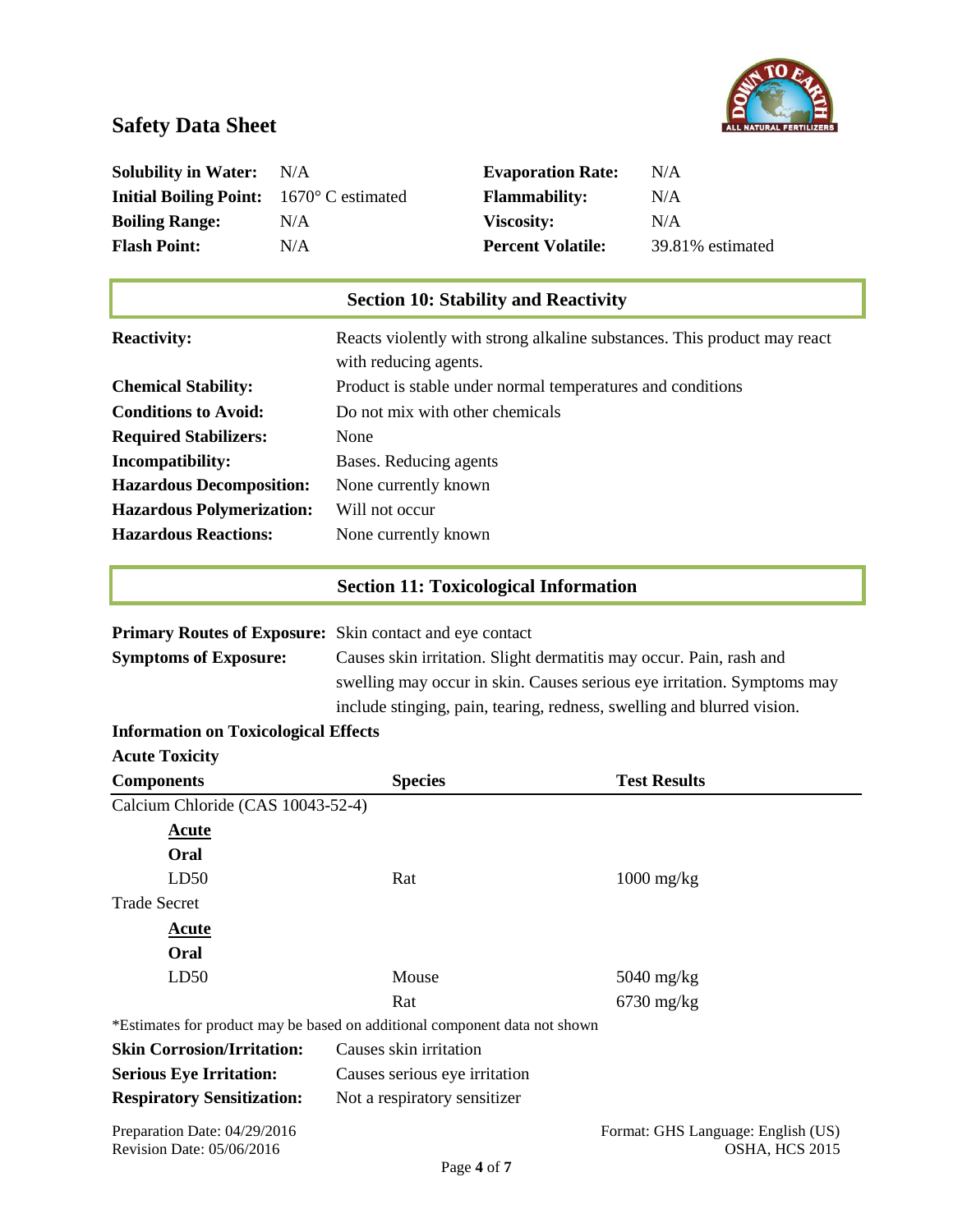

| <b>Germ Cell Mutagenicity:</b> | No data available to indicate product or any components present at<br>greater than 0.1% are mutagenic or genotoxic |
|--------------------------------|--------------------------------------------------------------------------------------------------------------------|
| Carcinogenicity:               | This product is not considered to be a carcinogen by IARC, ACGIH,<br>NTP or OSHA                                   |
| <b>Reproductive Toxicity:</b>  | This product is not expected to cause reproductive or developmental<br>effects.                                    |
| <b>Aspiration Hazard:</b>      | Not an aspiration hazard                                                                                           |

| <b>Section 12: Ecological Information</b> |      |                                                                                                                                                                                                                                                     |                                                                 |  |  |  |
|-------------------------------------------|------|-----------------------------------------------------------------------------------------------------------------------------------------------------------------------------------------------------------------------------------------------------|-----------------------------------------------------------------|--|--|--|
| <b>Ecotoxicity:</b>                       |      | Because of the low pH of this product, it would be expected to produce                                                                                                                                                                              |                                                                 |  |  |  |
|                                           |      | significant ecotoxicity to aquatic organisms and aquatic systems                                                                                                                                                                                    |                                                                 |  |  |  |
| <b>Components</b>                         |      | <b>Species</b>                                                                                                                                                                                                                                      | <b>Test Results</b>                                             |  |  |  |
| Calcium Chloride (CAS 10043-52-4)         |      |                                                                                                                                                                                                                                                     |                                                                 |  |  |  |
| <b>Aquatic</b>                            |      |                                                                                                                                                                                                                                                     |                                                                 |  |  |  |
| Crustacea                                 | EC50 | Water flea (Daphnia magna)                                                                                                                                                                                                                          | $52 \text{ mg/l}$ , 48 hours                                    |  |  |  |
| Fish                                      | LC50 |                                                                                                                                                                                                                                                     | Fathead minnow (Pimephales promelas) 3930 - 5360 mg/l, 96 hours |  |  |  |
|                                           |      | *Estimates for product may be based on additional component data not shown                                                                                                                                                                          |                                                                 |  |  |  |
| <b>Bioaccumulation Potential:</b>         |      | Currently unknown                                                                                                                                                                                                                                   |                                                                 |  |  |  |
| <b>Mobility in Soil:</b>                  |      | Currently unknown                                                                                                                                                                                                                                   |                                                                 |  |  |  |
| <b>Other Adverse Effects:</b>             |      | No other adverse environmental effects are expected from this product                                                                                                                                                                               |                                                                 |  |  |  |
|                                           |      | <b>Section 13: Disposal Considerations</b>                                                                                                                                                                                                          |                                                                 |  |  |  |
| <b>Disposal Instructions:</b>             |      | Collect and reclaim or dispose in sealed containers at licensed waste<br>disposal site. Do not allow the product to drain into sewers/water<br>supplies. Dispose of contents/containers in accordance with local, state<br>and federal regulations. |                                                                 |  |  |  |
|                                           |      | <b>Section 14: Transport Information</b>                                                                                                                                                                                                            |                                                                 |  |  |  |
| DOT:                                      |      | Not regulated as dangerous goods                                                                                                                                                                                                                    |                                                                 |  |  |  |
| <b>UN Number:</b>                         |      | None assigned                                                                                                                                                                                                                                       |                                                                 |  |  |  |

| <b>UN Proper Shipping Name:</b> | None assigned                    |
|---------------------------------|----------------------------------|
| <b>Transport Hazard Class:</b>  | Not regulated as dangerous goods |
| <b>Environmental Hazards:</b>   | None known                       |

| Guidance on Bulk Transport: Use best known practices when shipping in bulk |  |  |  |  |
|----------------------------------------------------------------------------|--|--|--|--|
|                                                                            |  |  |  |  |

**Special Precautions:** None known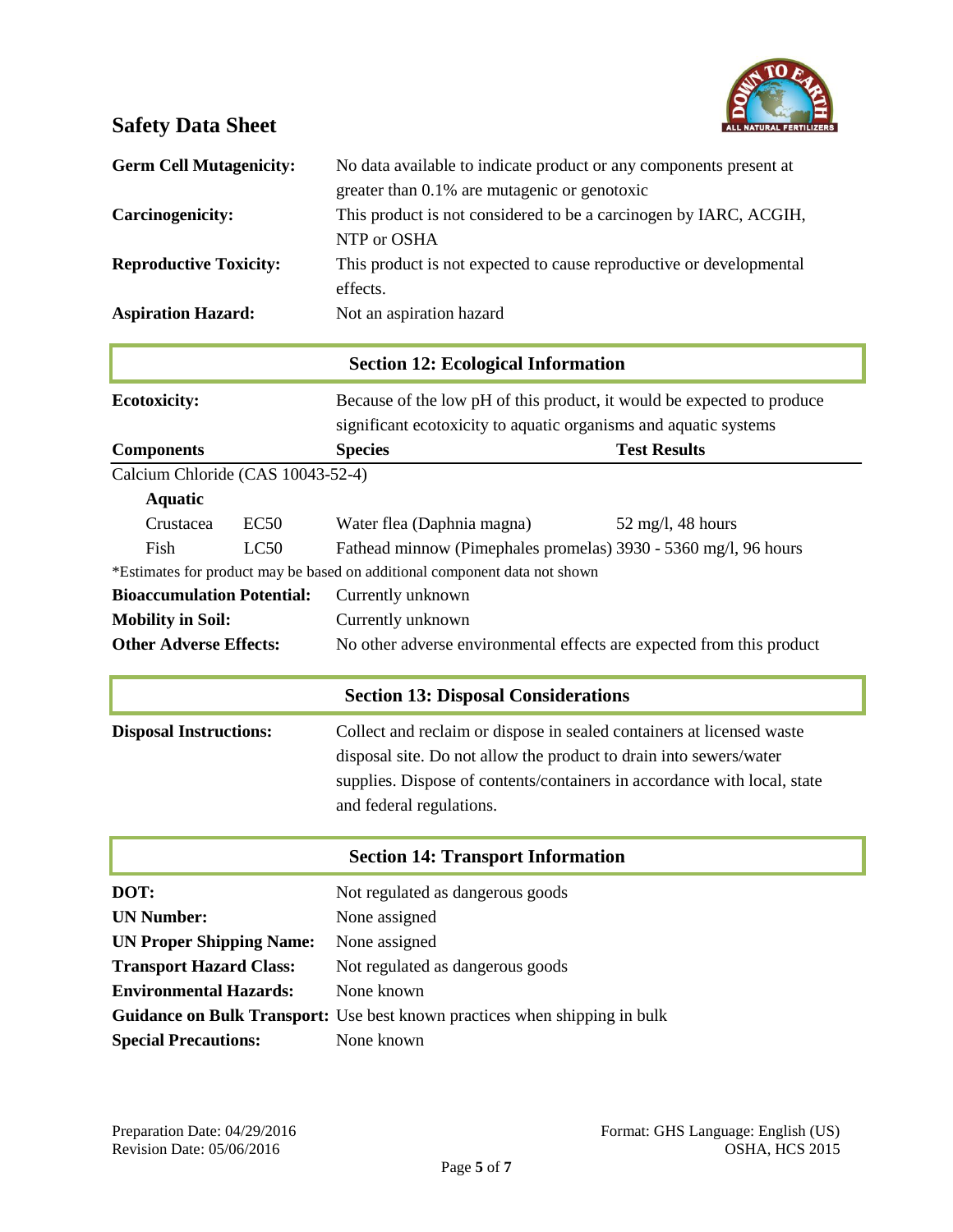

| <b>Section 15: Regulatory Information</b>                       |                                                                                                                                                                          |
|-----------------------------------------------------------------|--------------------------------------------------------------------------------------------------------------------------------------------------------------------------|
| <b>US Federal Regulations:</b>                                  | This product is a "Hazardous Chemical" as defined by the OSHA Hazard<br>Communication Standard, 29 CFR 1910.1200<br>All components are on the US EPA TSCA Inventory List |
| TSCA Section 12(b) Export Notification (40 CFR 707, Subpt. D)   |                                                                                                                                                                          |
| Not regulated                                                   |                                                                                                                                                                          |
| Not listed                                                      | <b>CERCLA Hazardous Substance List (40 CFR 302.4)</b>                                                                                                                    |
| <b>SARA 304 Emergency release notification</b><br>Not regulated |                                                                                                                                                                          |
| Not listed                                                      | OSHA Specifically Regulated Substances (29 CFR 1910.1001-1050)                                                                                                           |
|                                                                 | <b>Superfund Amendments and Reauthorization Act of 1986 (SARA)</b>                                                                                                       |
| <b>Hazard categories</b>                                        | Immediate Hazard - Yes                                                                                                                                                   |
|                                                                 | Delayed Hazard - No                                                                                                                                                      |
|                                                                 | Fire Hazard - No                                                                                                                                                         |
|                                                                 | Pressure Hazard - No                                                                                                                                                     |
|                                                                 | Reactivity Hazard - No                                                                                                                                                   |
| <b>SARA 302 Extremely hazardous substance</b>                   |                                                                                                                                                                          |
| Not listed                                                      |                                                                                                                                                                          |
| <b>SARA 311/312 Hazardous chemical</b><br>N <sub>0</sub>        |                                                                                                                                                                          |
| <b>SARA 313 (TRI reporting)</b>                                 |                                                                                                                                                                          |
| Not regulated                                                   |                                                                                                                                                                          |
| <b>Other federal regulations</b>                                |                                                                                                                                                                          |
|                                                                 | Clean Air Act (CAA) Section 112 Hazardous Air Pollutants (HAPs) List                                                                                                     |
| Not regulated                                                   |                                                                                                                                                                          |
| Not regulated                                                   | Clean Air Act (CAA) Section 112(r) Accidental Release Prevention (40 CFR 68.130)                                                                                         |
| <b>Safe Drinking Water Act (SDWA)</b>                           |                                                                                                                                                                          |
| Not regulated                                                   |                                                                                                                                                                          |
| <b>US</b> state regulations                                     |                                                                                                                                                                          |
|                                                                 | US. California Controlled Substances. CA Department of Justice (California Health and Safety                                                                             |
| Code Section 11100)                                             |                                                                                                                                                                          |
| Not listed                                                      |                                                                                                                                                                          |
| <b>US. Massachusetts RTK - Substance List</b>                   |                                                                                                                                                                          |
| Not regulated                                                   |                                                                                                                                                                          |